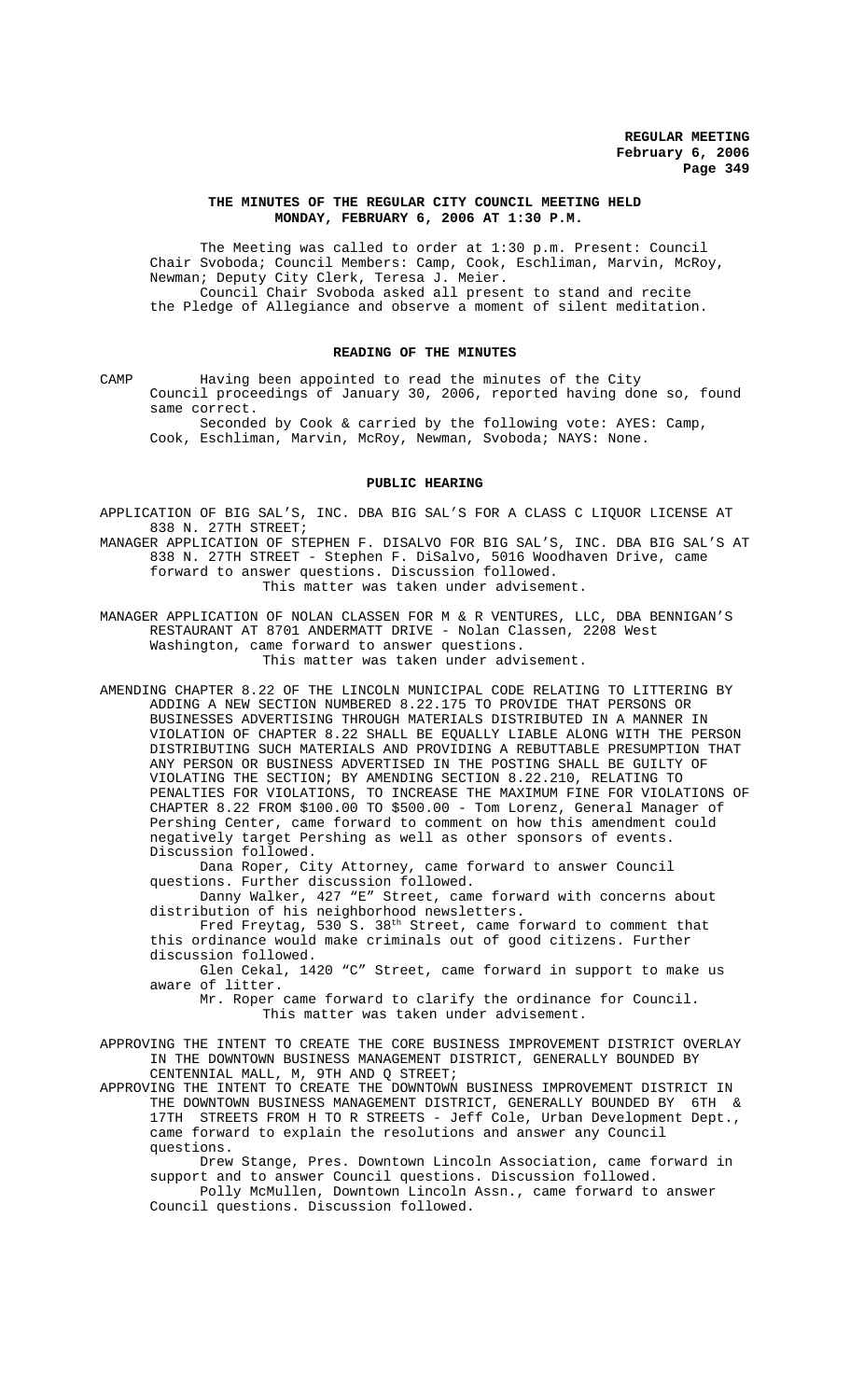Danny Walker, 427 "E" Street, came forward for comment. Richard Esquivel, 733 W. Cuming, came forward to ask questions of Council. Discussion followed.

Glen Cekal, 1420 "C" Street, came forward to ask questions of Council.

Ms. McMullen came forward to clarify boundaries of the BID. This matter was taken under advisement.

WAIVER OF DESIGN STANDARDS 05009 - APPLICATION OF F. PACE WOODS, II, TO WAIVE THE REQUIRED SIDEWALK IN A BLOCK THAT EXCEEDS 1,000 FEET IN LENGTH IN THE ROLLING HILLS RIDGE ADDITION, GENERALLY LOCATED AT S. 19TH STREET AND RIDGELINE DRIVE - F. Pace Woods, II, came forward to request approval and to answer any questions. Discussion followed.

Jason Thiellen, 2200 Fletcher Ave. Suite 102, representing Mr. Woods, came forward to request approval and to answer Council questions. Discussion followed.

Fred Hoppe, 1600 Stoney Hill, came forward representing Woods Investment Co., in support of the waiver stating that the easement runs counter to the flow of traffic and leads to a dead end.

Glen Cekal, 1420 "C" Street, came forward in opposition. Marvin Krout, Director of Planning, came forward in support and to state their office is dropping the opposition to this waiver due to its indirection and the fact that it does not improve walk-ability. Discussion followed.

This matter was taken under advisement.

APPROVING A LINCOLN ELECTRIC SYSTEM 4.5 PERCENT INCREASE IN ELECTRIC RATES AND IMPLEMENTATION OF A POWER COST ADJUSTMENT, BOTH TO BE EFFECTIVE WITH BILLING STATEMENTS RENDERED ON AND AFTER FEBRUARY 1, 2006. (1/23/06 - P.H. AND ACTION CON'T. 2 WKS. TO 2/6/06) - Terry Bundy, CEO of LES, came forward to answer Council questions. Discussion followed.

Bob Caldwell, Chairman of Lincoln Employers Coalition, came forward in support and asked for businesses to support an effort to find

additional funding for charities that provide a need for the underprivileged in the community. Discussion followed.

Coby Mach, Exec. Dir. of LIBA, came forward in support but also stated his concern about the increase of aid to construction costs. Discussion followed.

Beatty Brasch, Exec. Dir. of the Center for People in Need, came forward in opposition stating that the increased fees will hurt low income individuals and families. Discussion followed.

Nicole McCoy, Dir. Community Services with Lincoln Action Program, came forward in opposition of customer service fees that target the low income community. Discussion followed.

Matt Carlson, Lincoln Chamber of Commerce, came forward in support of cost cutting measures that impact all rate payers but stated that the rate increase affects our largest power users who are also job creators. He stated the Chamber of Commerce opposes the inclusion of the aid to construction fee. Discussion followed.

Bonnie Armstrong, no address given, came forward as a private citizen in opposition to the increased fees and requested the public to conserve energy.

Glen Cekal, 1420 "C" Street, came forward in opposition to the fee increases.

Fred Hoppe, Vice Pres. of the Homebuilders Assoc. of Lincoln and Dir. of Nebraska Housing Resource, came forward in support of operating fee increases, but in opposition to the aid to construction increase. Discussion followed.

Milo Mumgaard, 1841 S.  $45^{th}$  St., Exec. Dir. of Nebraska Appleseed, came forward in opposition to the increased fees because they target low income residents across the board. Discussion followed.

Mark Hunzeker, 1045 Lincoln Mall, Suite 200, representing the Homebuilders Assn. of Lincoln, came forward in opposition to the aid to construction fee increase. He stated that this unfairly charges a fee to the first-time, energy efficient home buyer while charging utility rates to subsidize burying lines in an older neighborhood. Discussion followed.

Richard Esquivel, 733 W. Cuming, came forward in support of the aid to construction fee increase.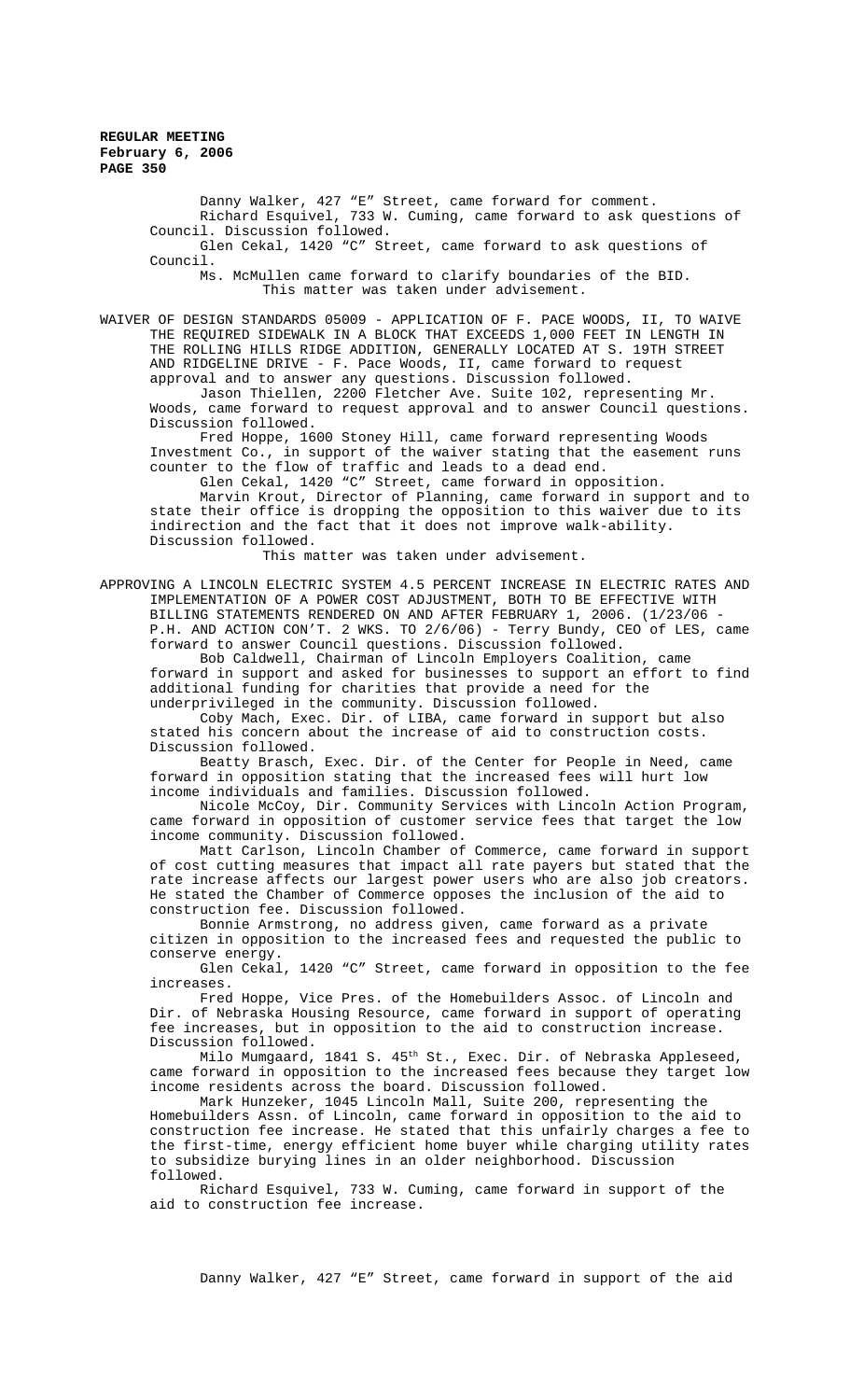to construction fee increase but in opposition to the service charge increases.

# **TOOK BREAK 4:55 P.M. RECONVENED 5:10 P.M.**

Mr. Bundy came forward in rebuttal. He stated that LES has a cold weather and hot weather rule that is followed voluntarily, not as an agency requirement. He stated the rate would be reduced with a PCA. Economically, LES is not only competitive statewide but nationally as well. Further discussion followed.

This matter was taken under advisement.

**\*\* END OF PUBLIC HEARING \*\***

# **COUNCIL ACTION**

## **LIQUOR RESOLUTIONS**

APPLICATION OF BIG SAL'S, INC. DBA BIG SAL'S FOR A CLASS C LIQUOR LICENSE AT 838 N. 27TH STREET - CLERK read the following resolution, introduced by

Jon Camp, who moved its adoption for approval:<br>A-83727 BE IT RESOLVED by the City Council of th BE IT RESOLVED by the City Council of the City of Lincoln, Nebraska:

That after hearing duly had as required by law, consideration of the facts of this application, the Nebraska Liquor Control Act, and the pertinent City ordinances, the City Council recommends that the application of Big Sal's, Inc. dba Big Sal's for a Class "C" liquor license at 838 N. 27<sup>th</sup> Street, Lincoln, Nebraska, for the license period ending October 31, 2006, be approved with the condition that the premise complies in every respect with all city and state regulations. The City Clerk is directed to transmit a copy of this resolution to the Nebraska Liquor Control Commission.

Introduced by Jon Camp Seconded by Newman & carried by the following vote: AYES: Camp, Cook, Eschliman, Marvin, McRoy, Newman, Svoboda; NAYS: None.

MANAGER APPLICATION OF STEPHEN F. DISALVO FOR BIG SAL'S, INC. DBA BIG SAL'S AT 838 N. 27TH STREET - CLERK read the following resolution, introduced by Jon Camp, who moved its adoption for approval:

A-83728 WHEREAS, Big Sal's, Inc. dba Big Sal's located at 838 N. 27<sup>th</sup> Street, Lincoln, Nebraska has been approved for a Retail Class "C" liquor license, and now requests that Stephen F. DiSalvo be named manager;

WHEREAS, Stephen F. DiSalvo appears to be a fit and proper person to manage said business.

NOW, THEREFORE, BE IT RESOLVED by the City Council of the City of Lincoln, Nebraska:

That after hearing duly had as required by law, consideration of the facts of this application, the Nebraska Liquor Control Act, and the pertinent City ordinances, the City Council recommends that Stephen F. DiSalvo be approved as manager of this business for said licensee. The City Clerk is directed to transmit a copy of this resolution to the Nebraska Liquor Control Commission.

Introduced by Jon Camp Seconded by Newman & carried by the following vote: AYES: Camp, Cook, Eschliman, Marvin, McRoy, Newman, Svoboda; NAYS: None.

MANAGER APPLICATION OF NOLAN CLASSEN FOR M & R VENTURES, LLC, DBA BENNIGAN'S RESTAURANT AT 8701 ANDERMATT DRIVE - CLERK read the following

resolution, introduced by Jon Camp, who moved its adoption for approval: A-83729 WHEREAS, M & R Ventures, LLC, dba Bennigan's Restaurant located at 8701 Andermatt Dr., Lincoln, Nebraska has been approved for a Retail Class "I" liquor license, and now requests that Nolan Classen be named manager;

WHEREAS, Nolan Classen appears to be a fit and proper person to manage said business.

NOW, THEREFORE, BE IT RESOLVED by the City Council of the City of Lincoln, Nebraska:

That after hearing duly had as required by law, consideration of the facts of this application, the Nebraska Liquor Control Act, and the pertinent City ordinances, the City Council recommends that Nolan Classen be approved as manager of this business for said license. The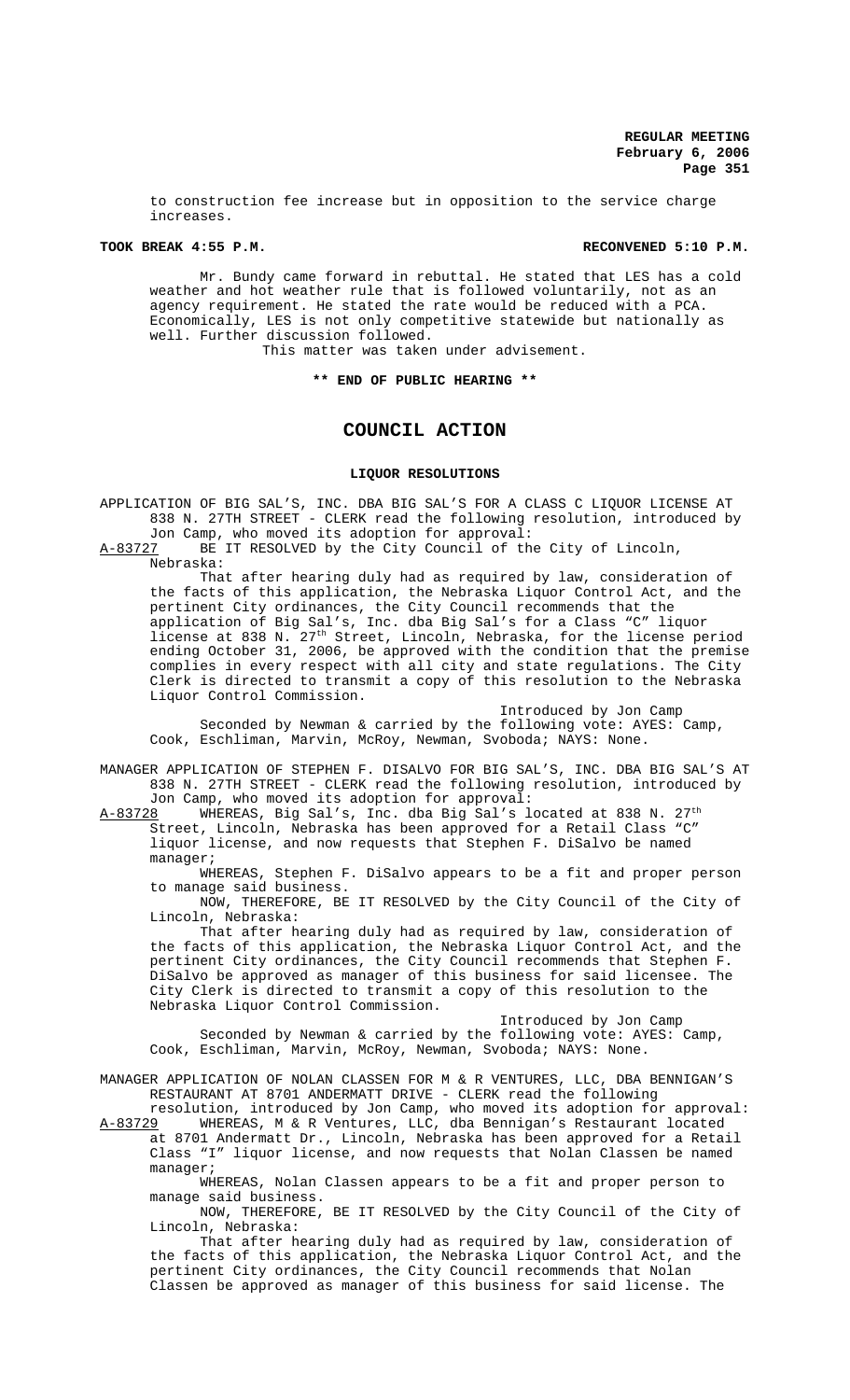City Clerk is directed to transmit a copy of this resolution to the Nebraska Liquor Control Commission.

Introduced by Jon Camp Seconded by Newman & carried by the following vote: AYES: Camp, Cook, Eschliman, Marvin, McRoy, Newman, Svoboda; NAYS: None.

# **ORDINANCES - 2ND READING**

AMENDING CHAPTER 8.22 OF THE LINCOLN MUNICIPAL CODE RELATING TO LITTERING BY ADDING A NEW SECTION NUMBERED 8.22.175 TO PROVIDE THAT PERSONS OR BUSINESSES ADVERTISING THROUGH MATERIALS DISTRIBUTED IN A MANNER IN VIOLATION OF CHAPTER 8.22 SHALL BE EQUALLY LIABLE ALONG WITH THE PERSON DISTRIBUTING SUCH MATERIALS AND PROVIDING A REBUTTABLE PRESUMPTION THAT ANY PERSON OR BUSINESS ADVERTISED IN THE POSTING SHALL BE GUILTY OF VIOLATING THE SECTION; BY AMENDING SECTION 8.22.210, RELATING TO PENALTIES FOR VIOLATIONS, TO INCREASE THE MAXIMUM FINE FOR VIOLATIONS OF CHAPTER 8.22 FROM \$100.00 TO \$500.00 - CLERK read an ordinance, introduced by Jon A. Camp, amending Chapter 8.22 of the Lincoln Municipal Code relating to Littering by adding a new section numbered 8.22.175 to provide that persons or businesses advertising through materials distributed in a manner in violation of Chapter 8.22 shall be equally liable along with the person distributing such materials and providing a rebuttable presumption that any person or business advertised in the posting shall be guilty of violating the section; by amending Section 8.22.210, relating to penalties for violations, to increase the maximum fine for violations of Chapter 8.22 from \$100.00 to \$500.00; and repealing Section 8.22.210 of the Lincoln Municipal Code as hitherto existing, the second time.

#### **RESOLUTIONS**

APPROVING THE INTENT TO CREATE THE CORE BUSINESS IMPROVEMENT DISTRICT OVERLAY IN THE DOWNTOWN BUSINESS MANAGEMENT DISTRICT, GENERALLY BOUNDED BY CENTENNIAL MALL, M, 9TH AND Q STREETS - CLERK read the following resolution, introduced by Jon Camp, who moved its adoption:<br>A-83730 RESOLUTION of intention to establish a Management Bus RESOLUTION of intention to establish a Management Business Improvement District to be known as the Core Business Improvement District Overlay bounded roughly by Centennial Mall, M., 9th and Q Streets in the City of Lincoln as more specifically described herein. WHEREAS, the City Council of the City of Lincoln created a Business Area Improvement Board by Resolution Nos. A-83646 and A-83647 within the boundaries of a business area zoned for business, public, or commercial purposes in downtown Lincoln. WHEREAS, the City Council determined the defined business area was in need of development and lacked the necessary funds to provide and maintain improvements; WHEREAS, the Business Area Improvement Board, on January 17, 2006,

recommended that the City Council create two new business improvement districts to become effective September 1, 2006 for a ten-year period ending August 31, 2016 funded by special assessments based on valuation consisting of a Downtown B.I.D. and a Core B.I.D. Overlay to replace the existing Management Business Improvement Districts; and

WHEREAS, the City of Lincoln intends to consider at public hearing an ordinance to establish the recommended districts.

BE IT RESOLVED by the City Council of the City of Lincoln, Nebraska:

Under the authority of the Business Improvement District Act, Neb. Rev. Stat. § 19-4015 et seq. (Reissue 1997) and based upon the recommendations received from the duly appointed Downtown Area Business Improvement Board and the Lincoln-Lancaster County Planning Commission, the City Council of the City of Lincoln hereby states its intention to create a Management Business Improvement District to be known as the Core Business Improvement District Overlay for the purpose of providing work and improvement programs under the act for the betterment of the district and employing or contracting personnel, including administrators, to provide for any service as may be necessary or proper to carry out the purposes of the Business Improvement District Act as provided in the ordinance creating the district.

BE IT FURTHER RESOLVED that in accordance with the Business Improvement District Act, Neb. Rev. Stat. § 19-4015 et seq. (Reissue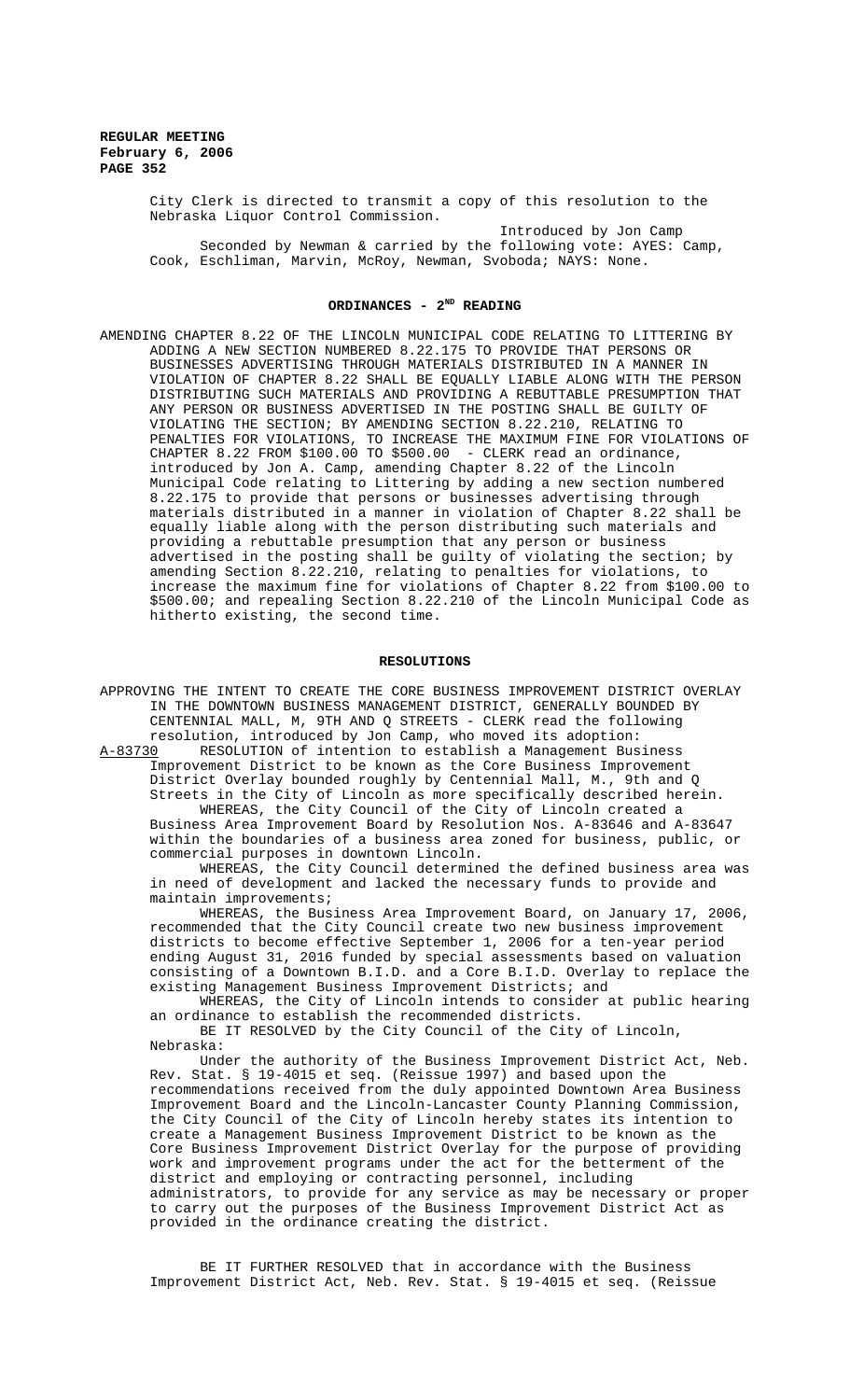1997) (the Act) the following information is provided regarding the creation of such Management Business Improvement District to be known as the Core Business Improvement District Overlay:<br>1. The following described property re

The following described property represented on the attached map (Attachment "A") shall be included within the business improvement district boundary:

In the original plat of the City of Lincoln: The south 1/2 of Blocks 25, 26, 27 (including all of Bigelow's Subdivision and Quiggle's Subdivision), and 28; all of Blocks 34 (including all of J.G. Miller's subdivision), 35 (including all of the County Clerk's Subdivision of Block 35, all of the Schaberg Menlove's Subdivision and all of the Walsh, Putnam and Brocks Subdivision), 36, 37(including all of Webster & Bonnell's Subdivision), 38, 39 (including all of the University Square addition), 40 (including all of Lansing's Subdivision), 41 (including all of the County Clerk's Subdivision of Block 41), 57, 58, 64, 65, 66; the North 1/2 of Blocks 67 (including all of Ballantine Subdivision), and Old Federal 2nd Addition; the east 1/2 of Block 44; Lots 20 and 21 of Block 42; all of Block 55 except Lots 7-12 (including all of the County Clerk's Subdivision of Block 55, all of Cropsey's Subdivision, and all of Referee Subdivision; and Block 59 of the original plat of the City of Lincoln including all those portions of vacated streets and alleys abutting thereon;

[42] All of Imhoff & Hyatt's Subdivision of Block 42 of the original plat of the City of Lincoln including all those portions of vacated streets and alleys abutting thereon;

[42] Lots 4, 5, 6, 7, 8, of Block 42 of the original plat of the City of Lincoln including all those portions of vacated streets and alleys abutting thereon;

[316] All of Lots 37, 38, 60, 61, and 62 of S.W. Little's Subdivision including all those portions of vacated streets and alleys abutting thereon;

[322] All of Lots 3, 4, 5, 6, 7, 8, 9, 10, 11, and 12 of Little and Alexander's Subdivision of Lot 63 S.W. Little's Subdivision, including all of the east-west alley abutting thereon and including all those portions of vacated streets and alleys abutting thereon; and

[89] All of Cornhusker Square and Cornhusker Square 1st Addition including all those portions of vacated streets and alleys abutting thereon;

[56] All of Centrum Addition, Block 1;

Where properties are located on the outer edge of such district, the boundary of the district shall extend to the centerline of any street or alley abutting thereon.

2. That the City Council of the City of Lincoln will consider the establishment of such business improvement district at a public hearing on March 6, 2006, at the hour of 1:30 p.m., or as soon thereafter as possible in the City Council Chambers, first floor,

County-City Building, 555 South 10th Street, Lincoln, Nebraska 68508. That examples of the work to be performed and specific improvements proposed to be made or maintained for such core business improvement district consist of:

a. Planning and feasibility studies for civic projects and improvements, including projects identified in the 2005 Downtown Master Plan that are located within the Core Overlay area;<br>b. Capital costs of holiday decorations;

Capital costs of holiday decorations;

c. Banners, lighting and other signage to create a core district identity;<br>d. I

Enhanced maintenance and landscaping services;

e. Cosmetic capital improvements, including streetscape design plans, landscaping, lighting and sidewalk improvements;<br>f. Public art; Public art;

g. Tourism and visitor information services and promotions that benefit downtown hotels and the hospitality segment;<br>h. Retail promotions to support shopping activity; h. Retail promotions to support shopping activity;<br>i. Event management support and seed funds for new Event management support and seed funds for new special events;<br>j. Street furniture, including kiosks and benches;

k. Other Core Overlay area promotions and improvements; l. Staff support to support core Overlay promotions and improvements.

The proposed district would become effective on September 1, 2006 for a period of 10 years to terminate on August 31, 2016. The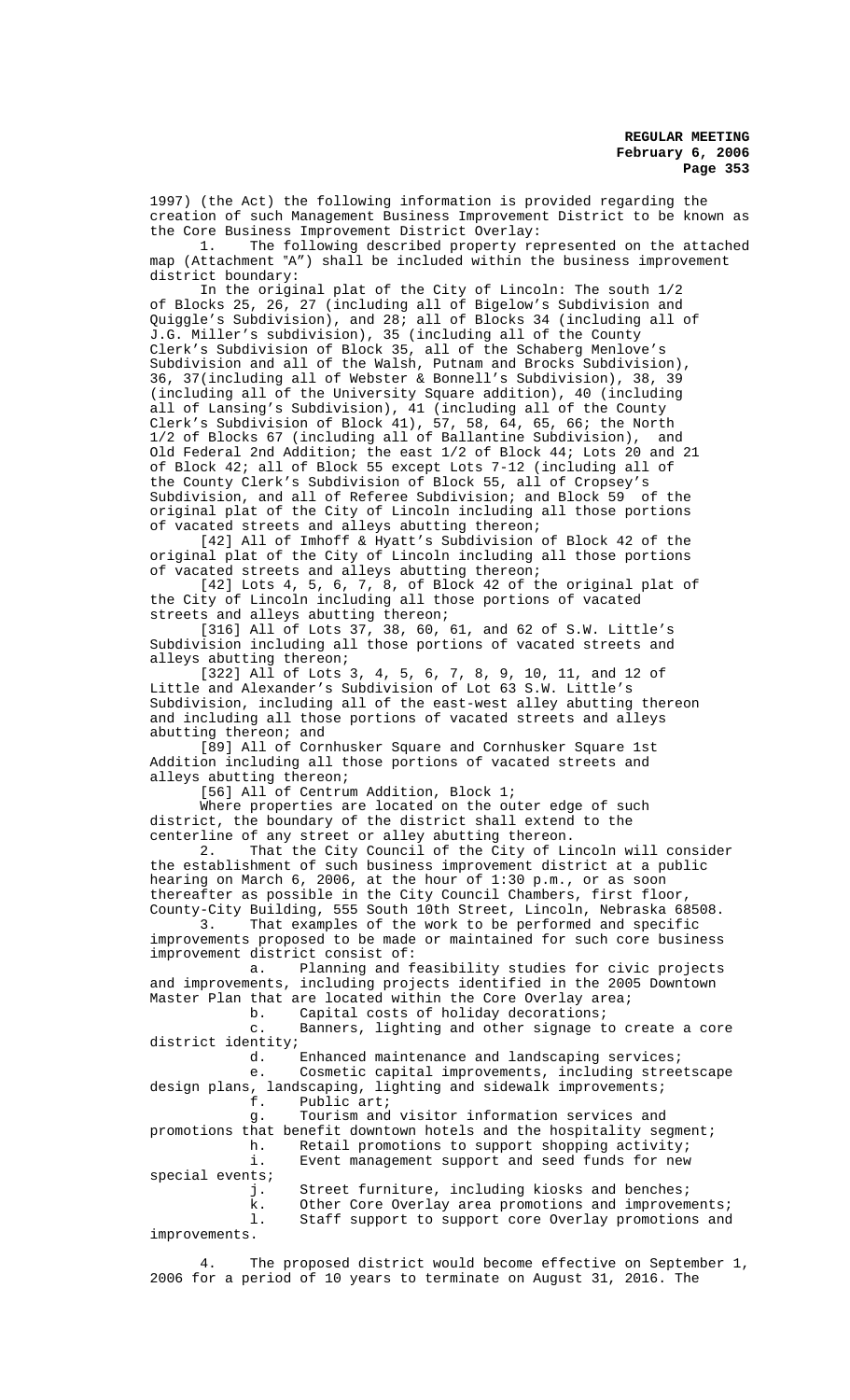estimated total annual costs and expenses for the work proposed to be performed within such district are \$159,349 (first year estimate); provided that maximum amount of the first year's annual assessment for the district would not exceed \$159,349. In the subsequent 9 years the maximum amount of the annual assessment for the district will not exceed the first year maximum assessment amount (\$159,349), plus an increase equal to the amount of the Lincoln Consumer Price Index or 5%, whichever is less. The specific improvements for the first year are listed for purposes of estimating the costs and expenses of performing the proposed work and improvements. The assessments levied shall not exceed \$159,349 for the first year. Although the district proposal is for a ten-year period, the City Council after public hearing shall approve an annual budget for specific work and improvements in each succeeding year consistent with the ordinance creating the district. The City Council retains the authority to change, modify and remove proposed improvements; however, the proposed improvements cannot exceed the scope of improvements and the annual assessment cannot exceed the maximum amounts of the annual assessment provided by the ordinance creating the district.

5. The costs and expenses for the work proposed to be performed within such business improvement district will be raised through special assessments based upon the special benefits to the property as fairly and equitably assessed by the City Council. The assessments will be levied annually as a percentage of assessed valuation of taxable property within the districts. Based on the recommendation of the Business Area Improvement Board, residential properties, both owneroccupied and rental, are expected to receive full benefit from communications and advocacy services. This adjustment results in residential properties being assessed at 35% of the Downtown BID assessment rate for the purpose of Downtown BID assessments. Thirtyfive percent (35%) is the proportion of communication and advocacy services in the Downtown BID budget. For income-assisted residential properties that provide low-to-moderate income owner-occupied and/or rental housing, the residential assessment rate will be 50% of the full residential rate, or 17.5% of the Downtown BID assessment rate for the purpose of Downtown BID assessments. The income-assisted adjustment will apply only to units that are restricted to occupancy be low-tomoderate income households. For mixed use buildings that combine residential and other uses, the property owner may submit evidence supporting a percentage split of the assessed value between residential and other uses for the City Council to consider when sitting as a board of equalization.

6. Based on the recommendation of the Business Area Improvement Board, all owners of property exempt from ad valorem taxes within the district will be invited annually to contribute annually to the City of Lincoln to support B.I.D. activities, promotions and improvements. Any contributions shall be allocated to reduce assessment rates in the district.

7. Commonly owned properties that are intersected by a boundary line establishing the district shall be considered as entirely within the district unless otherwise determined by the City Council when sitting as a Board of Equalization.

Introduced by Jon Camp Seconded by McRoy & carried by the following vote: AYES: Camp, Cook, Eschliman, Marvin, McRoy, Newman, Svoboda; NAYS: None.

APPROVING THE INTENT TO CREATE THE DOWNTOWN BUSINESS IMPROVEMENT DISTRICT IN THE DOWNTOWN BUSINESS MANAGEMENT DISTRICT, GENERALLY BOUNDED BY 6TH & 17TH STREETS FROM H TO R STREETS - CLERK read the following resolution, introduced by Jon Camp, who moved its adoption:

A-83731 RESOLUTION of intention to establish a Management Business Improvement District to be known as the Downtown Business Improvement District bounded roughly by H, 6th, R and 17th Streets in the City of Lincoln as more specifically described herein;

WHEREAS, the City Council of the City of Lincoln created a Business Area Improvement Board by Resolution Nos. A-83646 and A-83647 within the boundaries of a business area zoned for business, public, or commercial purposes in downtown Lincoln;

WHEREAS, the City Council determined the defined business area was in need of development and lacked the necessary funds to provide and maintain improvements;

WHEREAS, the Business Area Improvement Board, on January 17, 2006, recommended that the City Council create 2 new business improvement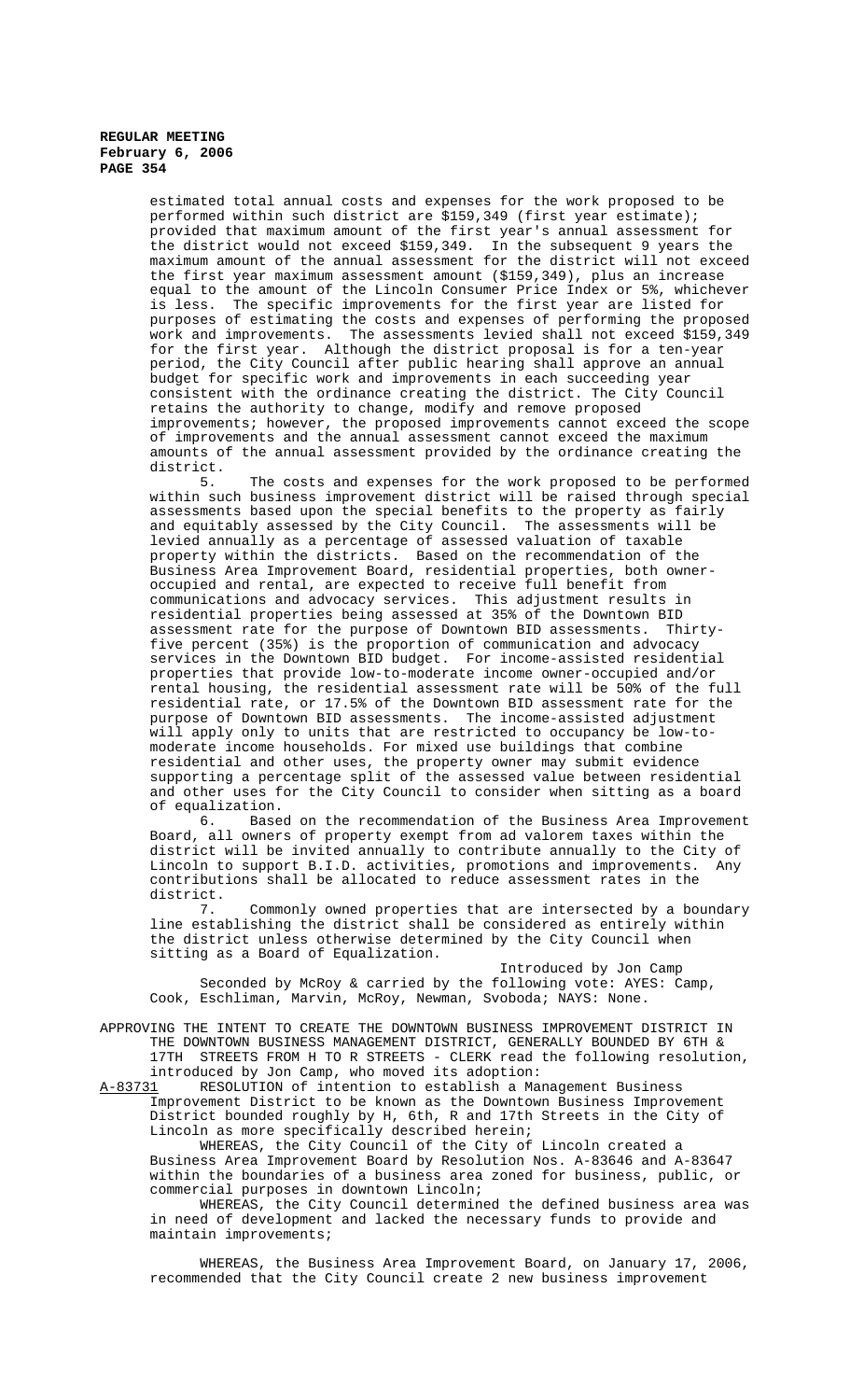districts to become effective September 1, 2006 for a ten-year period ending August 31, 2016 funded by special assessments based on valuation consisting of a Downtown B.I.D. and a Core B.I.D. Overlay to replace the existing Management Business Improvement Districts; and

WHEREAS, the City of Lincoln intends to consider at public hearing an ordinance to establish the recommended districts. BE IT RESOLVED by the City Council of the City of Lincoln,

Nebraska:

Under the authority of the Business Improvement District Act, Neb. Rev. Stat. § 19-4015 et seq. (Reissue 1997) and based upon the recommendations received from the duly appointed Downtown Area Business Improvement Board and the Lincoln-Lancaster County Planning Commission, the City Council of the City of Lincoln hereby states its intention to create a Management Business Improvement District to be known as the Downtown Business Improvement District for the purpose of providing work and improvement programs under the act for the betterment of the district and employing or contracting personnel, including administrators, to provide for any service as may be necessary or proper to carry out the purposes of the Business Improvement District Act as provided in the ordinance creating the district.

BE IT FURTHER RESOLVED that in accordance with the Business Improvement District Act, Neb. Rev. Stat. § 19-4015 et seq. (Reissue 1997) (the Act) the following information is provided regarding the creation of such business improvement district:

1. The following described property represented on the attached map (Attachment "A") shall be included within the business improvement district boundary:

In the original plat of the City of Lincoln: The south 1/2 of Blocks 25, 26, 27(including all of Bigelow's Subdivision and Quiggle's Subdivision), and 28; all of Blocks 30 (including all of Haymarket Parking Garage Addition), 31 (including all of Buck's Subdivision), 32 (including all of the Candy Factory Subdivision), 33 (including all of the Hambleton-Webb Subdivision and all of the County Clerk's Subdivision of Block 33), 34 (including all of J.G. Miller's subdivision), 35( including all of the County Clerk's subdivision of Block 35, all of the Schaberg Menlove's Subdivision and all of the Putnam and Brocks Subdivision), 36 (including all of "Que" place Addition), 37 (including all of Webster & Bonnell's Subdivision), 38, 39 (including all of the University Square Addition), 40 (including all of Lansing's Subdivision), 41 (including all of the County Clerk's Subdivision of Block 41), 42 (including all of Imhoff & Hyatt's Subdivision) Old Federal 2nd Addition, 44, 45, 53 (including all of the County Clerk's Subdivision of Block 53, and Lots 1-7 of the Lincoln Land Co. Subdivision of Block 53), 54 (including all of the County Clerk's Subdivision of the north 1/2 of Block 54 and all of the County Clerk's Subdivision of the south 1/2 of Block 54) 55 (including all of the Referees Subdivision of Block 55, all of the County Clerk's Subdivision of Block 55 and all of Cropsey's Subdivision of Block 55), 57, 58 (including all of McDonald's Subdivision), 59, 60, 61 (including Koch's Subdivision), 62, 63, 64, 65, 66, 67 (including all of Baird's Subdivision, all of Masonic Temple Ass'n replat of Block 67, and all of Ballantine Subdivision), 68 (including all of Cropsey's subdivision of Block 68 and all of Brocks Subdivision), 69 (including all of the City Real Estate Co Subdivision of Block 69), 70, 85 (including lots 1-7 of the Lincoln Land Co. Subdivision of Block 85), 86, 87 (including all of the County Clerk's Subdivision of Block 87 and all of Brock's Subdivision of Block 87), 88 (including all of N.C. Brock's Subdivision of Block 88 and all of Sheldon's Subdivision), 90, 91, 92, 93, 94, 95, 96, 97 (including all of Kennard's Subdivision) , 98, 99 (including all of Barretts Subdivision and all of Billingsley's Subdivision), 100 (including all of the County Clerk's Subdivision of Block 100, all of Beynon Addition, and all of Jones Subdivision), 101 (including all of the County Clerk's Subdivision of Block 101 and all of Sheffield's Subdivision), 102 (including Lots 1-7 of the Lincoln Land Co. Subdivision of Block 102), 119, 120, 121 (including all of the County Clerk's Subdivision of Block 121), 122 (including all of the County Clerk's Subdivision of Block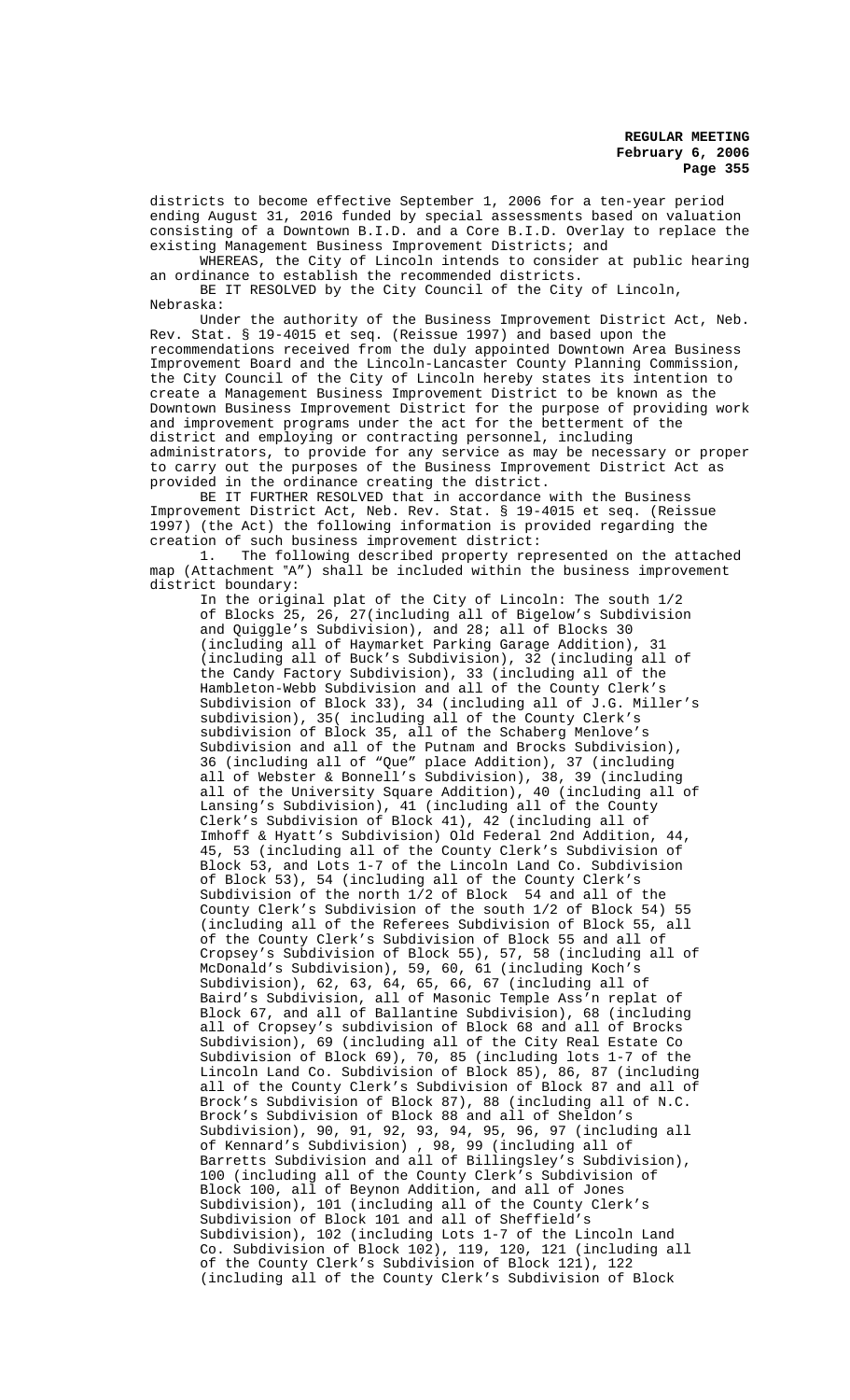122); and the North 1/2 of Blocks, 125, 126, 127, and 128 of the original plat of the City of Lincoln including all those portions of vacated streets and alleys abutting thereon; [56] All of Centrum Addition including all those

portions of vacated streets and alleys abutting thereon; [89] All of the Cornhusker Square and Cornhusker Square First Addition including all those portions of vacated streets and alleys abutting thereon;

[316, 317, 318] All of lots 37, 38, 41, 42, 43, 44, 45, 46, 47, 48, 49, 50, 51, 53, 54, 55, 56, 57, 58, 60, 61, and 62 of S.W. Little's Subdivision including all those portions of vacated streets and alleys abutting thereon. [322] All of lots 3, 4, 5, 6, 7, 8, 9, 10, 11, and 12 of Little and Alexander's Subdivision of Lot 63 S.W. Little's Subdivision, including all of the east-west alley abutting thereon and including all those portions of vacated streets and alleys abutting thereon.

[323] All of Richard's Addition to Lot 64 S.W. Little's Subdivision.

[324] All of the Co. Clerk's Subdivision of Lot 65 S.W. Little's Subdivision including all those portions of vacated streets and alleys abutting thereon.

[324] All of the 1st Nat'l Bank Subdivision of Lot 65 S.W. Little's Subdivision including all those portions of vacated streets and alleys abutting thereon.

All of lots 1, 2, 3, 4, and 5 of Lincoln Station Subdivision including all those portions of vacated streets and alleys abutting thereon.

Where properties are located on the outer edge of such district, the boundary of the district shall extend to the centerline of any street or alley abutting thereon.

2. That the City Council of the City of Lincoln will consider the establishment of such business improvement district at a public hearing on March 6, 2006, at the hour of 1:30 p.m., or as soon thereafter as possible in the City Council Chambers, first floor, County-City Building, 555 South 10th Street, Lincoln, Nebraska 68508.

3. That the work to be performed and specific improvements proposed to be made or maintained for such business improvement district consist of:

a. Economic Development.

Economic development activities will aim to improve the business climate of downtown with the goal of attracting and retaining businesses, jobs and investment. While annual work programs and budgets will be developed in collaboration with stakeholders and approved by the Downtown Lincoln Association board of directors, programs will be selected from a variety of options that may include the following:

(1) Facilitate efforts with property owners, brokers and businesses to fill under-utilized downtown properties.<br>(2) Conduct business retention efforts

Conduct business retention efforts to encourage existing businesses to grow, including initiatives and support services to encourage local independent retail.

(3) Help attract new investment and catalytic projects that are consistent with the vision and goals of the 2005 Downtown Master Plan.<br>(4)

Design and produce investor marketing packages to assist real estate brokers, developers and property owners in business recruitment efforts.

(5) Maintain a district database with local market and real estate information.

(6) Trouble-shoot and liaison services to assist property and business owners to invest and operate in the district. Enhance research and development of the downtown website.

(8) Advertising, including branding and cooperative campaigns and increased placement and frequency in local media. (9) Promote housing and residential development in downtown.

(10) Work with the Lincoln Partnership for Economic Development (LPED) and the Lincoln Chamber of Commerce to collaboratively position Lincoln for new business and downtown as a prime business location.

b. Parking and Transportation.

Parking and transportation initiatives aim to make it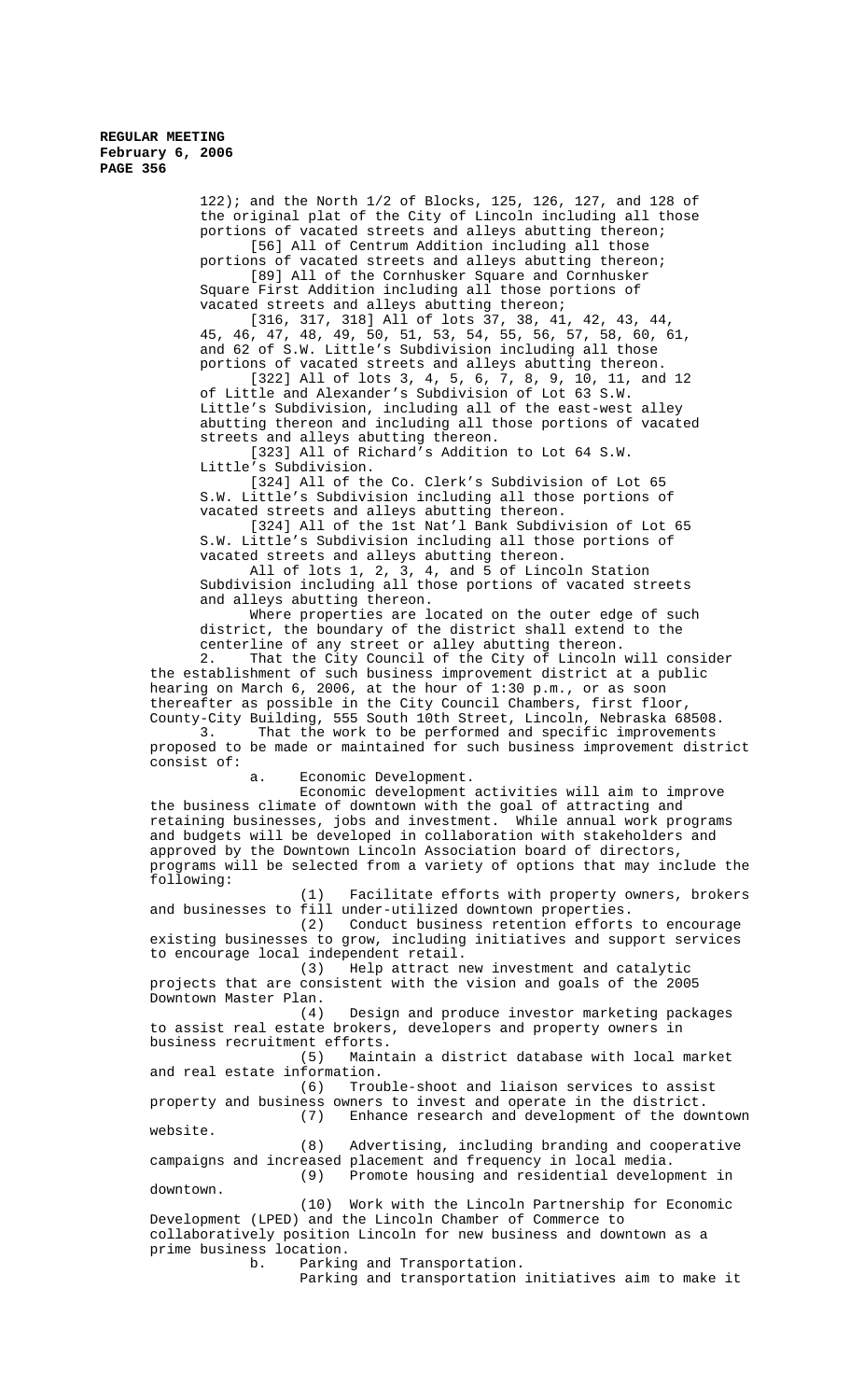easier for customers, employees and visitors to park in and get around the downtown. Approaches include a combination of improved parking management, promotion, innovative finance and partnerships. Virtually all parking and transportation recommendations from the 1999 Management BID Business Plan have been implemented, including: (1) Allocation of revenue from a meter increase to the City's parking enterprise fund that has allowed the City to reinvest parking revenues in Downtown parking improvements.<br>(2) Construction of the Haymar (2) Construction of the Haymarket parking garage.<br>(3) Creation of a database of parking options. (3) Creation of a database of parking options.<br>(4) Management of a parking validation program Management of a parking validation program for customers. (5) Marketing and education of parking and transportation options. For the next five years, new parking and transportation initiatives may include: (1) Implement parking management system recommendations from the 2005 Carl Walker parking study. (2) Investigate options for improving mobility for all modes of transportation, including bicycles and shuttles, within the downtown and consistent with the Downtown Master Plan. (3) Continue efforts to market and educate downtown stakeholders on parking and transportation options. c. Communications and Advocacy. The Management BIDs support ongoing efforts by the Downtown Lincoln Association to champion downtown interests and involve property owners, businesses and residents in crafting pro-active solutions to issues that affect downtown. Ongoing communications and advocacy initiatives may include:<br>(1) (1) Continue to publish a downtown newsletter.<br>(2) Conduct periodic BID ratepayer surveys to Conduct periodic BID ratepayer surveys to measure overall satisfaction with programs. (3) Manage media relations activities to project a positive image in local, regional and national media. (4) Increase distribution and enhance the quality of publications, including the downtown map and directory and activity guides. (5) Maintain and improve the Downtown Lincoln website. (6) Public relations efforts to promote a positive image and overall experience. (7) Conduct periodic forums and "town hall" meetings to keep ratepayers informed and involved in downtown development and management issues. d. Management, Support and Reserve: Through the Downtown Lincoln Association, the Management BIDs support a professional staff that delivers programs and advocates on behalf of downtown. The BIDs allow downtown property owners to project a unified voice and elevate their influence in policies and issues that affect the central business district. Funds are allocated to office and support services such as bookkeeping, office rent, insurance, office equipment and professional development and training for the staff and Downtown Lincoln Association board. An operating reserve is also budgeted as a contingency for any payment delinquencies and/or unforeseen budget adjustments. 4. The proposed district would become effective on September 1, 2006 for a period of 10 years to terminate on August 31, 2016. The estimated total annual costs and expenses for the work proposed to be performed within such district are \$355,651 (first year estimate); provided that, maximum amount of the first year's annual assessment for the district would not exceed \$285,651. In the subsequent nine years the maximum amount of the annual assessment for the district will not exceed the first year maximum assessment amount (\$285,651), plus an increase equal to the amount of the Lincoln Consumer Price Index or 5%, whichever is less. The specific improvements for the first year are listed for purposes of estimating the costs and expenses of performing the proposed work and improvements. The assessments levied shall not exceed \$285,651 for the first year. Although the district proposal is for a ten year period, the City Council after public hearing shall approve an annual budget for specific work and improvements in each succeeding year consistent with the ordinance creating the district. The City Council retains the authority to change, modify and remove proposed improvements; however, the proposed improvements cannot exceed the scope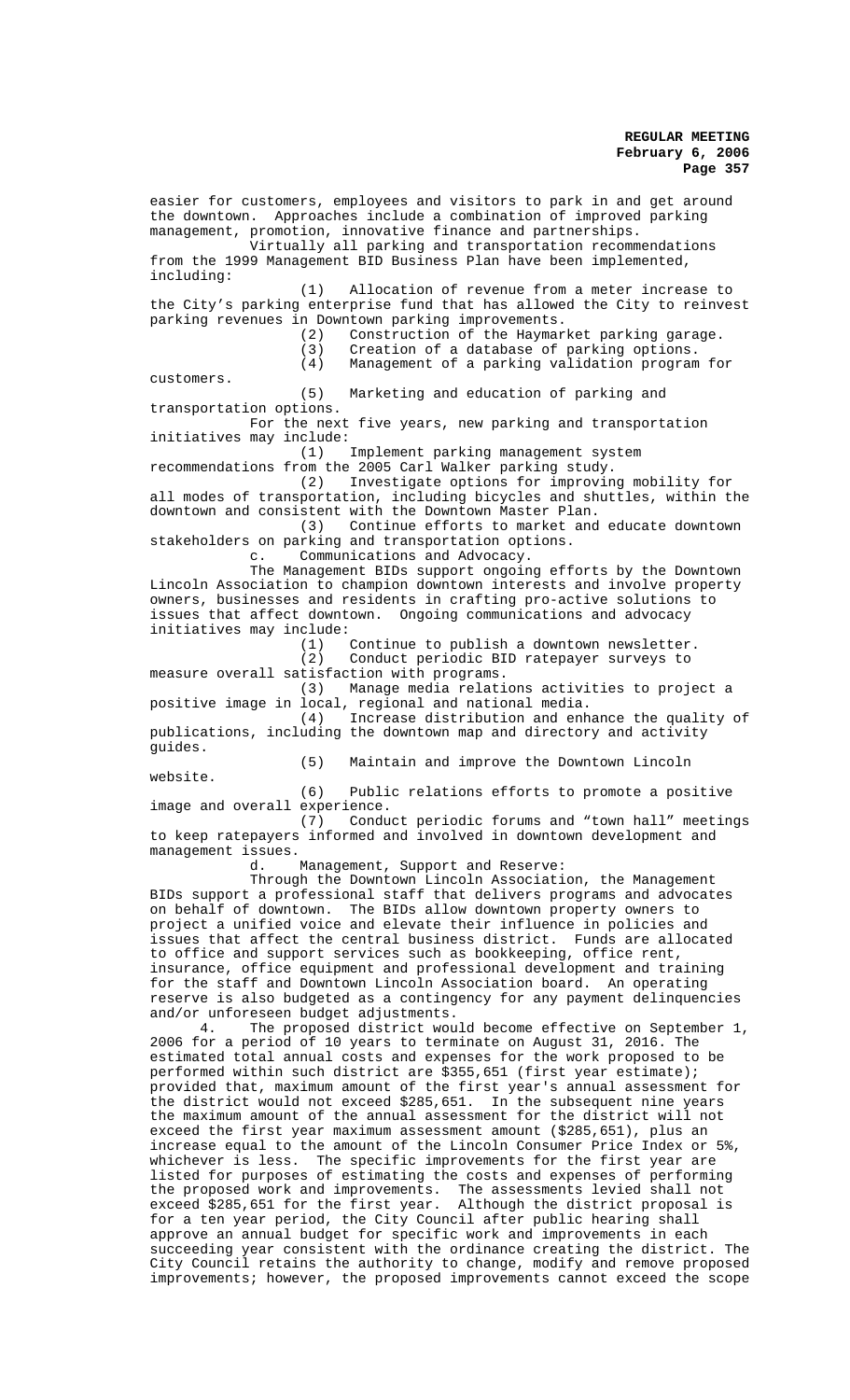> of improvements and the annual assessment cannot exceed the maximum amounts of the annual assessment provided by the ordinance creating the district.<br>5.

The costs and expenses for the work proposed to be performed within such business improvement district will be raised through special assessments based upon the special benefits to the property as fairly and equitably assessed by the City Council. The assessments will be levied annually as a percentage of assessed valuation of taxable property within the districts. Based on the recommendation of the Business Area Improvement Board, residential properties, both owneroccupied and rental, are expected to receive full benefit from communications and advocacy services. This adjustment results in residential properties being assessed at 35% of the Downtown BID assessment rate for the purpose of Downtown BID assessments. Thirtyfive percent (35%) is the proportion of communication and advocacy services in the Downtown BID budget. For income assisted residential properties that provide low-to-moderate income owner-occupied and/or rental housing, the residential assessment rate will be 50% of the full residential rate, or 17.5% of the Downtown BID assessment rate for the purpose of Downtown BID assessments. The income-assisted adjustment will apply only to units that are restricted to occupancy be low-tomoderate income households. For mixed use buildings that combine residential and other uses, the property owner may submit evidence supporting a percentage split of the assessed value between residential and other uses for the City Council to consider when sitting as a board of equalization.

6. Based on the recommendation of the Business Area Improvement Board, all owners of property exempt from ad valorem taxes within the district will be invited annually to contribute annually to the City of Lincoln to support B.I.D. activities, promotions and improvements. Any contributions shall be allocated to reduce assessment rates in the district.

7. Commonly owned properties that are intersected by a boundary line establishing the district shall be considered as entirely within the district unless otherwise determined by the City Council when sitting as a Board of Equalization.

Introduced by Jon Camp Seconded by McRoy & carried by the following vote: AYES: Camp, Cook, Eschliman, Marvin, McRoy, Newman, Svoboda; NAYS: None.

WAIVER OF DESIGN STANDARDS 05009 - APPLICATION OF F. PACE WOODS, II, TO WAIVE THE REQUIRED SIDEWALK IN A BLOCK THAT EXCEEDS 1,000 FEET IN LENGTH IN THE ROLLING HILLS RIDGE ADDITION, GENERALLY LOCATED AT S. 19TH STREET AND RIDGELINE DRIVE - CLERK read the following resolution, introduced by Jon Camp, who moved its adoption:<br>A-83732 WHEREAS, the Final Plat of

WHEREAS, the Final Plat of Rolling Hills Ridge Addition was previously approved by the City of Lincoln; and

WHEREAS, Section 26.23.125 of the Land Subdivision Ordinance requires a pedestrian way when a block exceeds 1,000 feet in length and where needed for pedestrian traffic; and

WHEREAS, Block 2, Rolling Hills Ridge Addition exceeds 1,000 feet in length and approval of said Final Plat included the requirement for a pedestrian way easement on Lots 6, 7, 32 and 33, Block 2, to allow pedestrian traffic between Rolling Hills Court and South 19th Street; and

WHEREAS, the applicant, F. Pace Woods, II has requested a modification to waive said requirement pursuant to § 26.31.010 of the Lincoln Municipal Code to eliminate the pedestrian way in Block 2; and WHEREAS, the Planning Commission has reviewed said request and

has recommended approval thereon; and

WHEREAS, the City Council finds that the strict application of all requirements would result in actual difficulties or substantial hardship or injustice to the property owner.

NOW, THEREFORE, BE IT RESOLVED by the City of Lincoln, Nebraska: That the requirement of the Final Plat of Rolling Hills Ridge Addition relating to the required pedestrian way easement and installation of a pedestrian sidewalk on Lots 6, 7, 32, and 33, Block 2, Rolling Hills Ridge Addition, is hereby waived.

All other conditions for approval of the Final Plat of Rolling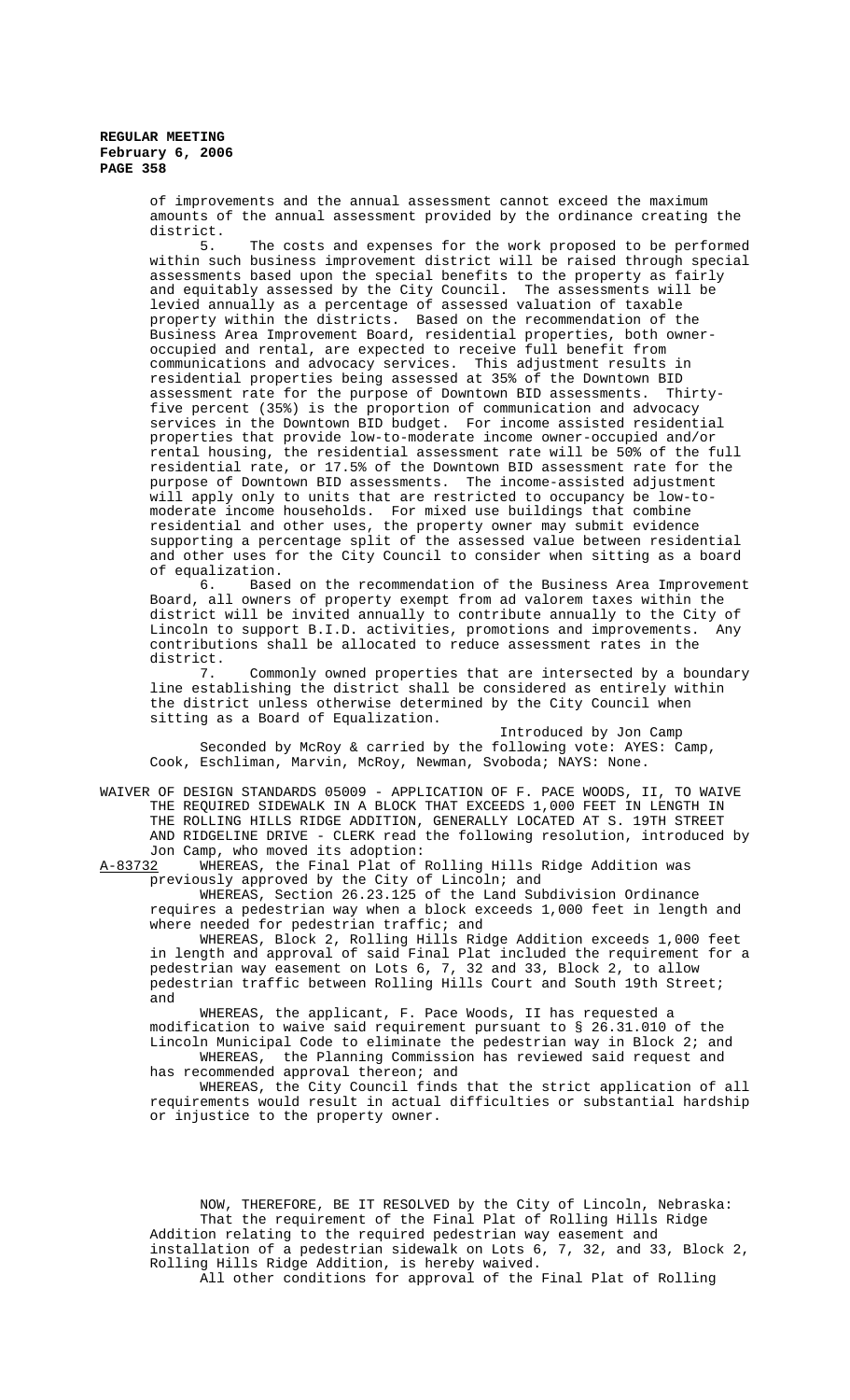Hills Ridge Addition shall remain in full force and effect. Introduced by Jon Camp Seconded by Marvin & carried by the following vote: AYES: Camp, Eschliman, Marvin, McRoy, Svoboda; NAYS: Cook, Newman. APPROVING A LINCOLN ELECTRIC SYSTEM 4.5 PERCENT INCREASE IN ELECTRIC RATES AND IMPLEMENTATION OF A POWER COST ADJUSTMENT, BOTH TO BE EFFECTIVE WITH BILLING STATEMENTS RENDERED ON AND AFTER FEBRUARY 1, 2006. (1/23/06 - P.H. AND ACTION CON'T. 2 WKS. TO 2/6/06) - PRIOR to reading: COOK Moved to adopt Substitute Resolution No. 1 to Bill No. 06R-5S. Seconded by McRoy. COOK Moved to accept Substitute Resolution No. 2 to Bill No. 06R-5S Seconded by Newman & carried by the following vote: AYES: Camp, Cook, Eschliman, Marvin, McRoy, Newman, Svoboda; NAYS: None. CAMP Moved amendment #1 to Bill No. 06R-5S2 as follows: 1. On page 2, delete line 19 through 21, being all of paragraph number 3. 2. Renumber paragraph number 4 as paragraph number 3. Seconded by Svoboda (passed the gavel to Newman) & **LOST** by the following vote: AYES: Camp, Eschliman, Svoboda; NAYS: Cook, Marvin, McRoy, Newman. CLERK Read the following resolution, introduced by Jon Camp, who moved its adoption:<br><u>A-83733</u> WHEREAS A-83733 WHEREAS, it is the responsibility of the City Council of the City of Lincoln to set rates and adopt service regulations for electric service to ratepayers in the Lincoln Electric System (LES) service area; and WHEREAS, LES is experiencing extreme volatility in fuel prices for its generating units as well as volatility in the price of wholesale power purchases which tend to follow the price of natural gas; and WHEREAS, LES held a public hearing on a rate adjustment proposal on Thursday, December 1, 2005, for the purpose of receiving public input from customers, following notice given to all customers through a billing insert in customer billing statements; and WHEREAS, on December 16, 2005, the LES Administrative Board unanimously approved a 4.5 percent increase in base electric rates and implementation of a PCA to cover increased power costs and to meet LES' obligations to its bond holders and to maintain LES' financial integrity, and recommended approval of such by the Lincoln City Council; and WHEREAS, on January 23, 2006, the Lincoln City Council rejected the recommendation to implement a PCA and directed that an alternative approach be developed incorporating a combination of LES budget reductions, implementation of new service fees or increases to existing fees, and an increase in base rates; and WHEREAS, the Lincoln City Council recognizes its obligation to set electric rates and service fees that generate revenue sufficient to allow LES' to cover its costs, maintain adequate debt service coverages, and maintain its financial integrity. NOW, THEREFORE, BE IT RESOLVED, that the Lincoln City Council has adopted and approves the following electric rate measures: 1) Implementing a 4.5 percent rate increase applied equally across all customer rate classes plus a 5 percent increase in the monthly customer and

facilities charge for each residential and general service customer, and a 5 percent increase in customer charge for each general service demand and large light & power customer and large power contract customer effective with bills rendered on and after February 13, 2006.

2) Implementing the following service fees in the amounts identified in the fee schedule attached hereto and fully incorporated herein, effective with bills and services rendered on and after March 1, 2006:

- New account service fees;
- Late payment fees;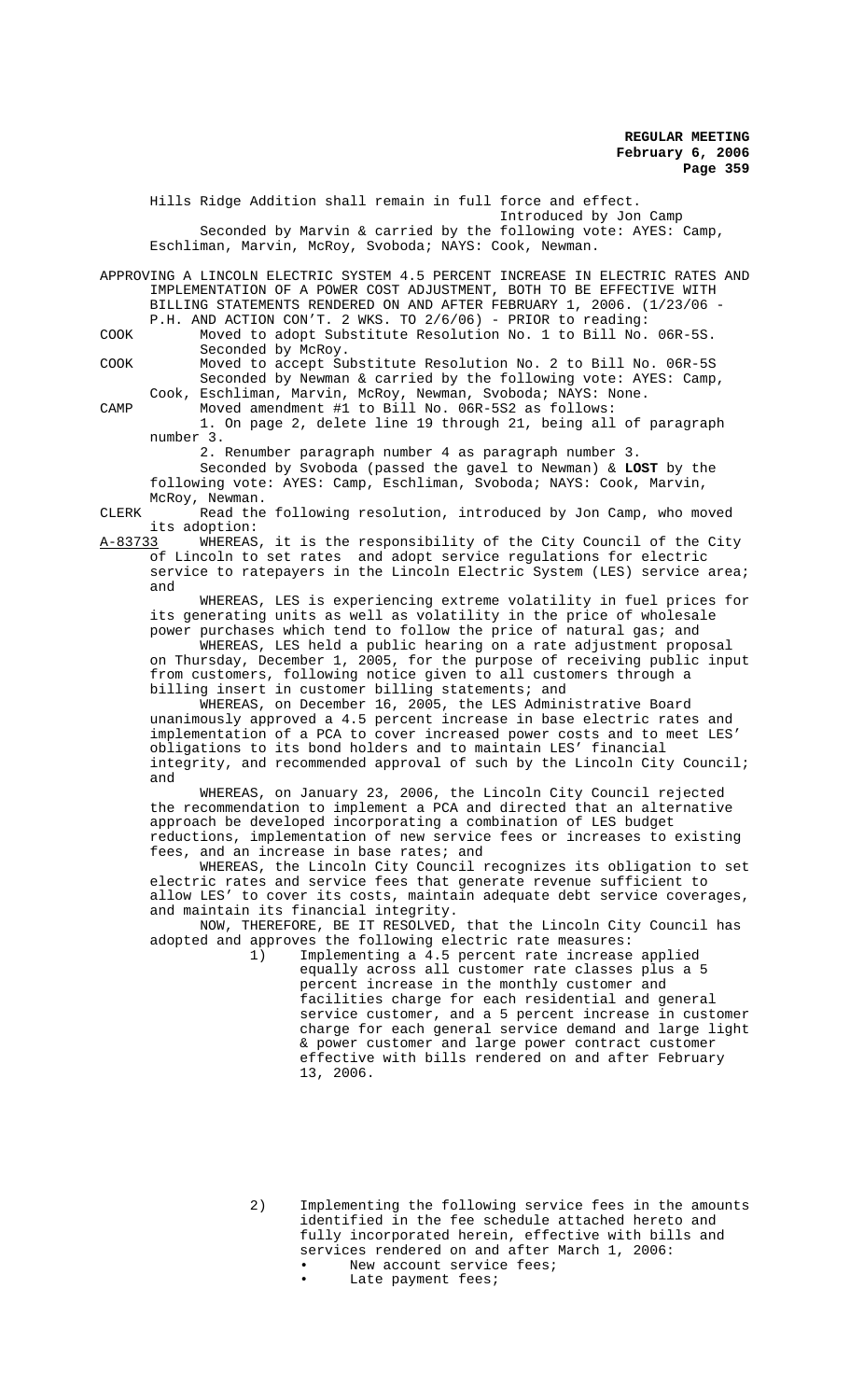- Increase in the fee for non-sufficient fund (NSF) checks;
- Increase in the fee for payments in field to avoid disconnect;
- Meter reread fee; and
- Increase in fees for reconnection after termination for non-payment.
- 3) Increasing the aid-to-construction charge to customers or developers for installing underground service in new residential areas from \$180.00 per lot to \$400.00 per lot, subject to review annually.
- 4) Reducing LES' new service installation contribution from five (5) times to 2.5 times the estimated additional annual revenue resulting from providing the new service.

BE IT FURTHER RESOLVED, that the Lincoln City Council understands the LES staff will make cuts in its 2006 budgeted costs in the amount of \$530,000, as well as eliminating \$230,000 of 2005 deferred costs. BE IT FURTHER RESOLVED, that the Lincoln City Council approves the

2006 LES Rate Schedules that embody these rate measures and are herein incorporated by reference.

Introduced by Jon Camp Final vote: AYES: Cook, Eschliman, Marvin, McRoy, Newman; NAYS: Camp, Svoboda.

## **PETITIONS AND COMMUNICATIONS**

THE FOLLOWING HAVE BEEN REFERRED TO THE PLANNING DEPT.: Change of Zone No. 04079 - App. of Jensen Park, L.L.C., for a change from AG Agricultural District to R-3 Residential District and R-4 Residential District, on property located at S. 84th Street and Yankee Hill Road. Change of Zone No. 05082 - App. of Mark Hunzeker/Shanna Cole for a change from R-6 Residential District to B-3 Commercial District, on property located at S.  $21^{st}$  Street and K Street. Change of Zone No. 06004 - App. of the Director of Planning Dept. for an amendment to Title 27 of the Lincoln Municipal Code relating to the Zoning Ordinance, by amending Section 27.67.040 (d) (3) to adjust the parking requirements for mini-warehousing. -<br>Change of Zone No. 06005 - App. of John Wragge, for a change from R-2 Residential District to O-2 Suburban Office District, on property located at 2221 S.  $39<sup>th</sup>$  Street. Change of Zone No. 06006 - App. of Charleston Heights L.L.C. for a change from H-4 General Commercial District to R-3 Residential District, on property located at SW 27<sup>th</sup> Street and West A Street. Special Permit No. 06003 - App. of Yaser and Loretta Eddmeiri for a variance to the front yard setback to allow expansion of a nonstandard dwelling unit in the required front yard setback, on property located at S. 59<sup>th</sup> Street and Pine Lake Road. Special Permit No. 06004 - App. of Patricia Moore, for an early childhood care facility, on property located at N.  $73^{\mathrm{rd}}$  Street and Logan Avenue. Special Permit No. 06005 - App. of Devon Seacrest for dwelling units above the first story with windows in walls that lack required yards, on property located at  $14^{\text{th}}$  & "O" Streets. Use Permit No. 108A - App. of J. Michael Rierden for an amendment to Pioneer Greens to allow an additional sign on property located at S. 84<sup>th</sup> Street and Pioneers Boulevard.

# **REPORTS OF CITY OFFICERS**

LINCOLN WATER & WASTEWATER SYSTEM RECAPITULATION OF DAILY CASH RECEIPTS FOR JANUARY, 2006 - CLERK presented said report which was placed on file in the Office of the City Clerk. **(8-71)**

CLERK'S LETTER AND MAYOR'S APPROVAL OF ORDINANCES & RESOLUTIONS PASSED BY COUNCIL ON JANUARY 30, 2006 - CLERK presented said report which was placed on file in the Office of the City Clerk.

REPORT FROM CITY TREASURER OF FRANCHISE TAX FOR THE MONTH OF DECEMBER, 2005 FROM AQUILA - CLERK presented said report which was placed on file in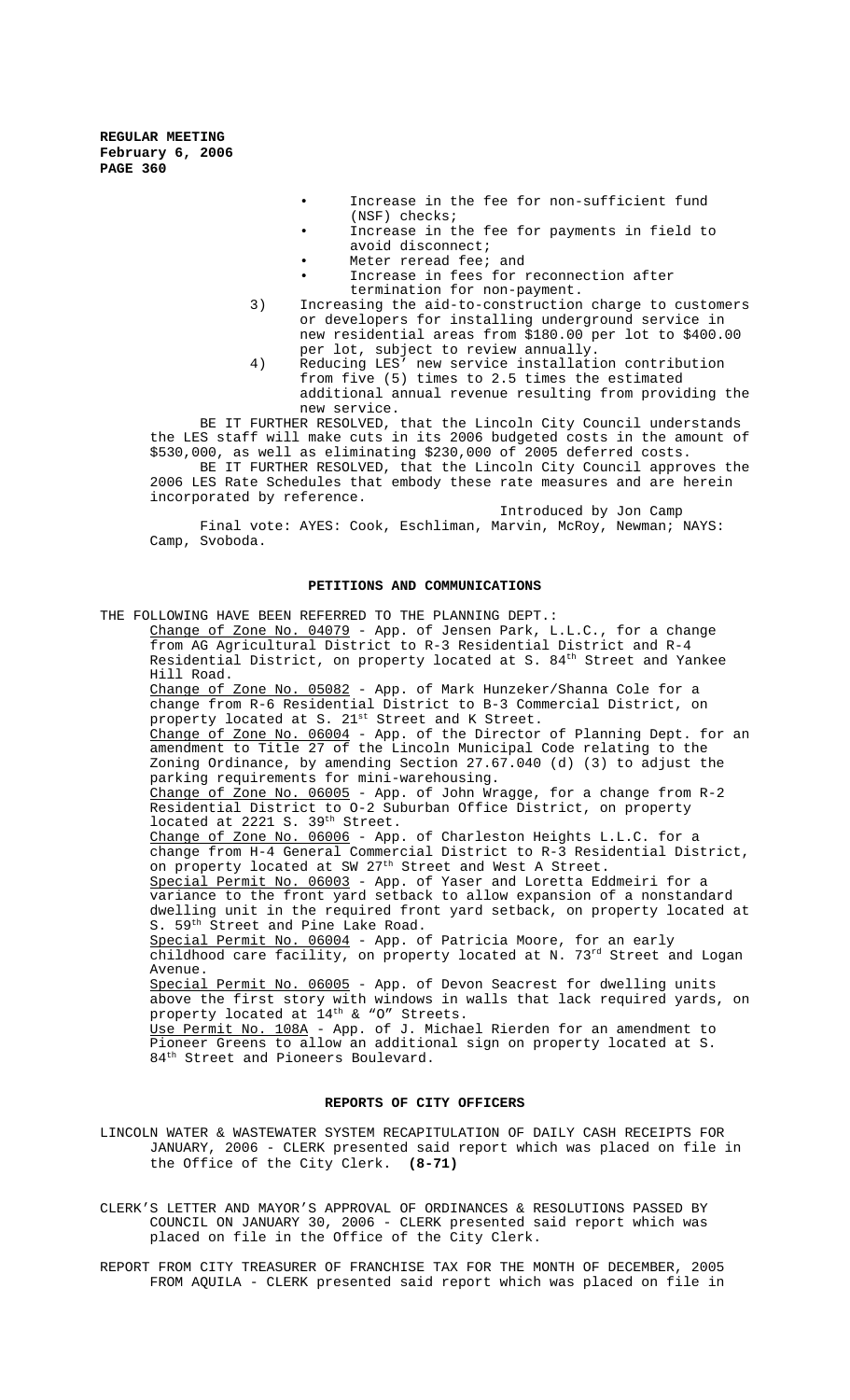# the Office of the City Clerk. **(16-1)**

REPORT FROM CITY TREASURER OF TELECOMMUNICATIONS OCCUPATION TAX FOR THE MONTH OF MAY, 2005: DIGIZIP; JULY 2005: ASSOCIATION ADMIN., INC.; AUGUST, 2005: ASSOCIATION ADMIN., INC.; SEPTEMBER, 2005: ASSOC. ADMIN., INC.; 4TH QUARTER, 2005: MATRIX TELECOM, CLARICOM NETWORKS, AMERIVISION COMM., IONEX COMM. NORTH, NECC, TRINSIC, COMTECH 21, TOUCH 1 COMM., VOICESTREAM, ALIANT; NOVEMBER 2005: NETWORK BILLING SYSTEMS, STAR NUMBER, BUSINESS PROD. SOLUTIONS, OCMC, TELECORP COMM., QWEST COMM. CORP, VIRGIN MOBILE, ACN, VOICECOM, TRACFONE WIRELESS, CINCINNATI BELL, QUANTUM SHIFT, KDDI AMERICA, IBM GLOBAL, T-NETIX TELECOM., BT AMERICAS, TRANS NATIONAL, BROADWING, GLOBAL CROSSING, ACN COMM. SERVICES, VERIZON LONG DISTANCE, INTELLICALL OPERATOR SERVICES, ONSTAR CORP., MCLEODUSA, GUARANTEED PHONE SERVICE, WORKING ASSETS FUNDING SERVICE, UCN, VERIZON-BELL ATLANTIC COMM., XO COMMUNICATIONS SERVICES, ADVANCED TEL, USCOC OF GREATER IOWA, NEW CINGULAR WIRELESS, NEBRASKA TECHNOLOGY, CRICKET, AT&T COMM. OF MIDWEST; DECEMBER 2005: NOSVA, OCMC, ACCERIS, AFFINITY NETWORK, VARTEC, ZONE TELECOM, NOS COMM., LIGHTYEAR NETWORK, GLOBALCOM, TRI-M, EXCEL TELECOMM., NEXTEL WEST, ACCERIS MGMT. AND ACQUISITION, GTC TELECOM, LDMI, GUARANTEED PHONE SERVICE, BT AMERICAS, SBC LONG DISTANCE, TWC INFO SERVICES, SPRINT, SPRINT SPECTRUM, NPCR, MCI WORLDCOM NETWORK SERVICES - CLERK presented said report which was placed on file in the Office of the City Clerk. **(20)**

#### ORDINANCES - 1<sup>st</sup> READING

- AUTHORIZING THE EXECUTION AND DELIVERY OF A LEASE-PURCHASE AGREEMENT WITH UNION BANK AND TRUST COMPANY IN AN AMOUNT NOT TO EXCEED \$3,100,000 FOR THE ACQUISITION BY THE CITY OF STREET LIGHTING EQUIPMENT - CLERK read an ordinance, introduced by Jonathan Cook, authorizing and approving a lease-purchase agreement among the City, Union Bank & Trust Company, as lessor, and Union Bank & Trust Company, as registrar and paying agent, with respect to the purchase and installation of street light poles and related equipment; approving the issuance, sale and delivery by the lessor of not to exceed \$3,100,000 aggregate principal amount of certificates of participation in such lease; fixing in part and providing for the fixing in part of certain provisions of the lease; and related matters, the first time.
- CREATING AND CONSTRUCTING AN 8-INCH SANITARY SEWER MAIN SERVING THE NORTHEAST CORNER OF S. 84TH STREET AND OLD CHENEY ROAD AND ASSESSING THE COSTS THEREOF AGAINST THE BENEFITTED PROPERTIES - CLERK read an ordinance, introduced by Jonathan Cook, creating Sewer District. No. 1181, designating the real estate to be benefitted, providing for assessment of the costs of the improvements constructed therein, providing for the acquisition of easements and additional right-of-way, if necessary, and repealing all ordinances or parts of ordinances in conflict herewith, the first time.
- VACATION NO. 05009 VACATING A PORTION OF THE NORTH/SOUTH ALLEY IN THE BLOCK BOUNDED BY 6TH AND 7TH, C AND D STREETS - CLERK read an ordinance, introduced by Jonathan Cook, vacating a portion of the north/south alley in the block bounded by 6th and 7th, C and D Streets, and retaining title thereto in the City of Lincoln, Lancaster County, Nebraska, the first time.

# ORDINANCES - 3<sup>RD</sup> READING & RESOLUTIONS FOR ACTION

CHANGE OF ZONE 05083 - APPLICATION OF THE NEBRASKA SCHOOL OF GYMNASTICS SOUTH, INC. FOR A CHANGE OF ZONE FROM R-3 RESIDENTIAL TO O-3 OFFICE PARK ON PROPERTY GENERALLY LOCATED AT 7545 PIONEERS BLVD - CLERK read an ordinance, introduced by Patte Newman, amending the Lincoln Zoning District Maps attached to and made a part of Title 27 of the Lincoln

Municipal Code, as provided by Section 27.05.020 of the Lincoln Municipal Code, by changing the boundaries of the districts established and shown thereon, the third time. NEWMAN Moved to pass the ordinance as read.

Seconded by McRoy & carried by the following vote: AYES: Camp, Cook, Eschliman, Marvin, McRoy, Newman, Svoboda; NAYS: None.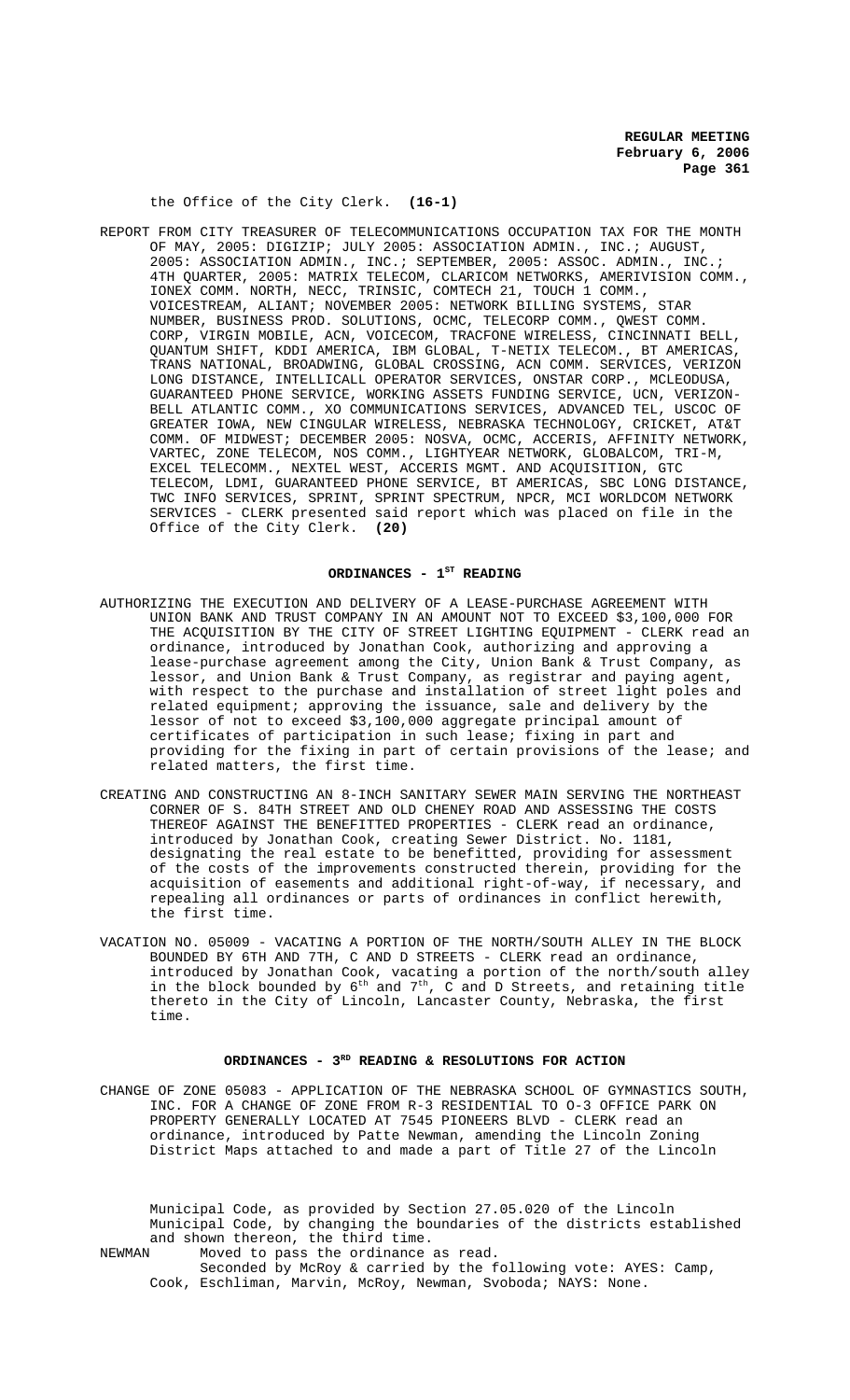The ordinance, being numbered **#18671**, is recorded in Ordinance Book #25, Page

APPROVING A ONE-YEAR LEASE AGREEMENT BETWEEN THE CITY AND FIRST UNITED METHODIST CHURCH/LINCOLN FOR THE LEASE OF SPACE BY THE LINCOLN AREA AGENCY ON AGING FOR ITS ACTIVAGE CENTER PROGRAM AT 2723 N. 50TH STREET - CLERK read an ordinance, introduced by Patte Newman, accepting and approving a Lease Agreement between the City of Lincoln and First United Methodist Church for the lease of office space by the Lincoln Area Agency on Aging for its ActivAge Center program at 2723 N. 50th Street Lincoln, NE for a one-year term beginning September 1, 2005, the third time.<br>NEWMAN

Moved to pass the ordinance as read.

Seconded by McRoy & carried by the following vote: AYES: Camp, Cook, Eschliman, Marvin, McRoy, Newman, Svoboda; NAYS: None. The ordinance, being numbered **#18672**, is recorded in Ordinance Book #25, Page

APPROVING A ONE-YEAR LEASE AGREEMENT BETWEEN THE CITY AND ST. JAMES UNITED METHODIST CHURCH FOR THE LEASE OF SPACE BY THE LINCOLN AREA AGENCY ON AGING FOR ITS ACTIVAGE CENTER PROGRAM AT 2400 S. 11TH STREET - CLERK read an ordinance, introduced by Patte Newman, accepting and approving a Lease Agreement between the City of Lincoln and St. James United Methodist Church for the lease of office space by the Lincoln Area Agency on Aging for its ActivAge Center program at 2400 S. 11<sup>th</sup> Street, Lincoln, NE for a one-year term beginning September 1, 2005, the third time.<br>NEWMAN

Moved to pass the ordinance as read. Seconded by McRoy & carried by the following vote: AYES: Camp, Cook, Eschliman, Marvin, McRoy, Newman, Svoboda; NAYS: None. The ordinance, being numbered **#18673**, is recorded in Ordinance Book #25, Page

- CHANGE OF ZONE 05054A APPLICATION OF PRAIRIE HOME BUILDERS FOR A CHANGE OF ZONE FROM AG TO R-3 PUD LOCATED NORTH OF ADAMS STREET; A CHANGE OF ZONE FROM AG TO B-2 PUD AND O-3 PUD LOCATED SOUTH OF ADAMS STREET; AND THE REQUESTED APPROVAL OF THE DEVELOPMENT PLAN FOR THE PRAIRIE VILLAGE NORTH PLANNED UNIT DEVELOPMENT ON PROPERTY LOCATED GENERALLY AT N 84TH AND ADAMS STREET. (RELATED ITEMS: 05-164, 05R-262, 05-165) (11/7/05 - P.H. CON'T. 3 WKS. TO 11/28/05) (ACTION DELAYED 2 WKS TO 12/12/05) (12/12/05 - ACTION DELAYED 1 WK TO  $12/19/05$ ) ( $12/19/05$  - ACTION DELAYED 3 WKS. TO  $1/9/06$ ) ( $12/19/05$  - BILL NO. 05-165 AMENDED TO BE SPLIT INTO 2 (12/19/05 - BILL NO. 05-165 AMENDED TO BE SPLIT INTO 2 ORDINANCES) (1/9/06 - ACTION DELAYED 4 WKS. TO 2/6/06 & ITEMS TO BE RE-ORDERED ON THE AGENDA AS FOLLOWS: 05-165A, 05-165B, 05R-262, 05-164);
- CHANGE OF ZONE 05054B APPLICATION OF PRAIRIE HOME BUILDERS FOR A CHANGE OF ZONE FROM AG TO R-5 PUD LOCATED NORTH OF ADAMS STREET; AND A CHANGE OF ZONE FROM AG TO B-2 PUD AND O-3 PUD LOCATED NORTH OF ADAMS STREET; AND THE REQUESTED APPROVAL OF THE DEVELOPMENT PLAN FOR THE PRAIRIE VILLAGE CENTER PLANNED UNIT DEVELOPMENT ON PROPERTY LOCATED GENERALLY AT N 84TH<br>AND ADAMS STREET. (RELATED ITEMS: 05-164, 05R-262, 05-165) (11/7/05 -(RELATED ITEMS: 05-164, 05R-262, 05-165) (11/7/05 -P.H. CON'T. 3 WKS. TO 11/28/05) (ACTION DELAYED 2 WKS TO 12/12/05) (12/12/05 - ACTION DELAYED 1 WK TO 12/19/05) (12/19/05 - ACTION DELAYED 3 WKS. TO 1/9/06) (12/19/05 - BILL NO. 05-165 AMENDED TO BE SPLIT INTO 2 ORDINANCES) (1/9/06 - ACTION DELAYED 4 WKS. TO 2/6/06 & ITEMS TO BE RE-ORDERED ON THE AGENDA AS FOLLOWS: 05-165A, 05-165B, 05R-262, 05-164);
- APPROVING THE PRAIRIE VILLAGE NORTH CONDITIONAL ANNEXATION AND ZONING AGREEMENT BETWEEN THE CITY AND DUBOIS LAND LLC, PRAIRIE VILLAGE NORTH LLC, PRAIRIE HOME BUILDERS INC., ROLAND GROUP LLC, AND FAITH EVANGELICAL LUTHERAN CHURCH, RELATING TO THE ANNEXATION OF APPROXIMATELY 149.09 ACRES, GENERALLY LOCATED AT THE NORTHEAST CORNER OF N. 84TH STREET AND ADAMS STREET AND THE USE OF SAID 149.09 ACRES ALONG WITH APPROXIMATELY 23 ACRES LOCATED AT THE SOUTHEAST CORNER OF N. 84TH STREET AND ADAMS STREET UNDER A PLANNED UNIT DEVELOPMENT. (RELATED ITEMS: 05-164, 05R-262, 05-165) (11/7/05 - P.H. CON'T. 3 WKS. TO 11/28/05) (ACTION DELAYED 2 WKS TO 12/12/05) (12/12/05 - ACTION DELAYED 1 WK TO 12/19/05) (12/19/05 - ACTION DELAYED 3 WKS. TO 1/9/06) (1/9/06 - ACTION DELAYED 4 WKS. TO 2/6/06 & ITEMS TO BE RE-ORDERED ON THE AGENDA AS FOLLOWS: 05- 165A, 05-165B, 05R-262, 05-164);
- ANNEXATION 05013 AMENDING THE LINCOLN CORPORATE LIMITS MAP BY ANNEXING APPROXIMATELY 149.09 ACRES OF PROPERTY GENERALLY LOCATED AT NORTH 84TH STREET AND ADAMS STREET. (RELATED ITEMS: 05-164, 05R-262, 05-165) (11/7/05 - P.H. CON'T. 3 WKS. TO 11/28/05) (ACTION DELAYED 2 WKS TO 12/12/05) (12/12/05 - ACTION DELAYED 1 WK TO 12/19/05) (12/19/05 - ACTION DELAYED 3 WKS. TO 1/9/06) (1/9/06 - ACTION DELAYED 4 WKS. TO